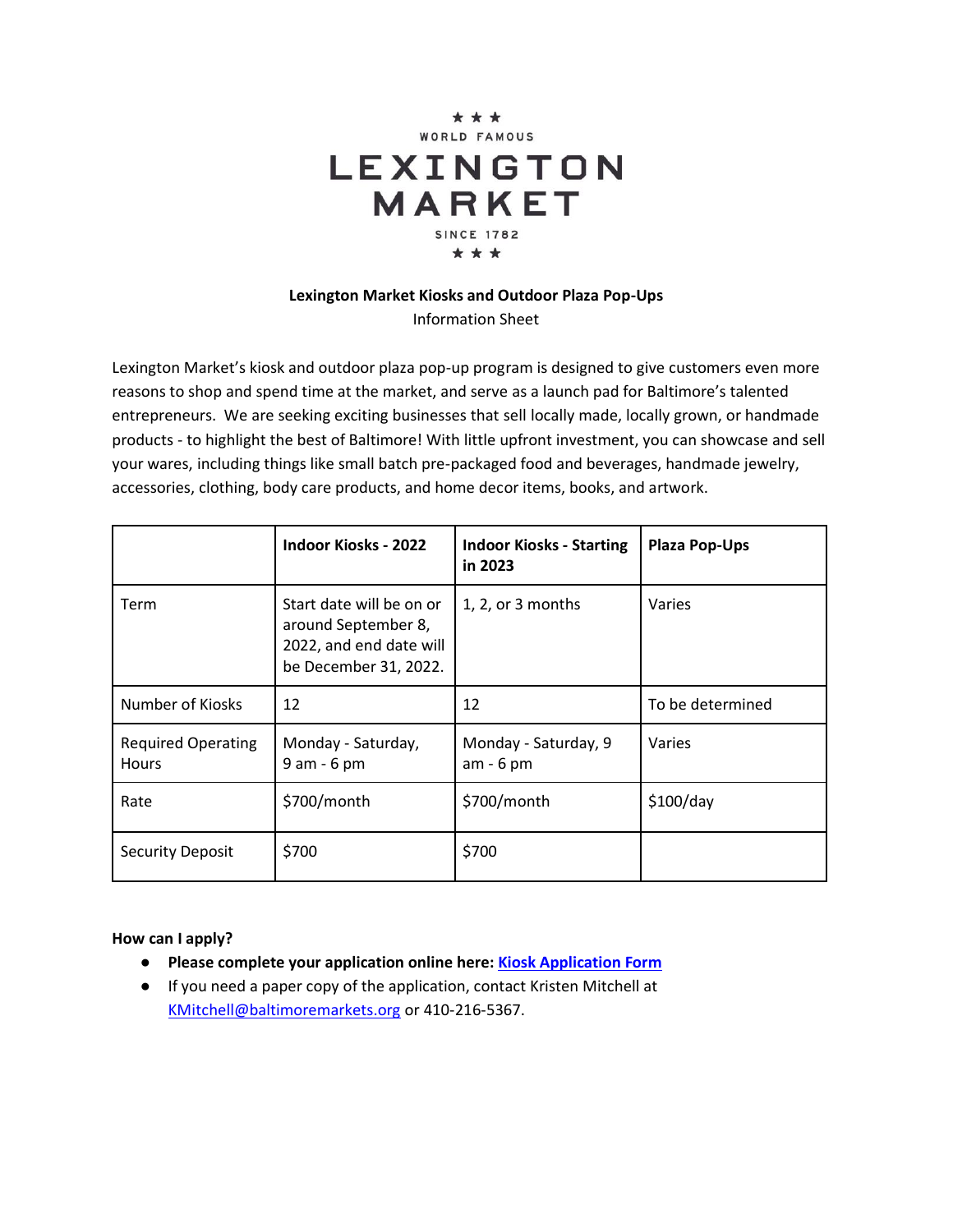### **What is the deadline to apply?**

- Digital and paper applications must be received by **June 20, 2022, at 5 pm.**
- If you are filling out a hard copy of the application, you can drop it off in person at the Lexington Market office.

## **When will I be notified of the status of my application?**

● We will notify kiosk applicants by email in mid-July whether they have been selected for the inaugural group of kiosk merchants (those who will be open September - December 2022) or a time slot beginning in 2023.

### **Business Types Desired/Restricted**

- Preference for locally-made, locally-grown, or handmade products
- No on-site food preparation (pre-packaged food is acceptable)
- No national chains, franchise stores or service businesses.
- No alcohol, check cashing, massage services, pornography, or tobacco

### **Duration of Kiosk Agreements**

- In 2022, the kiosk agreements will run from on or about September 8, 2022, through December 31, 2022.
- In 2023, the kiosk terms will be for 1, 2, or 3 months.
- For outdoor plaza pop-ups, the duration will vary.

### **Kiosk Size & Location**

The kiosks will be 3.5' x 6', and they will be located near the grand stairway (the stoop) connecting the Upper and Lower Market. They are indicated on the plan below as K-1 – K-12.



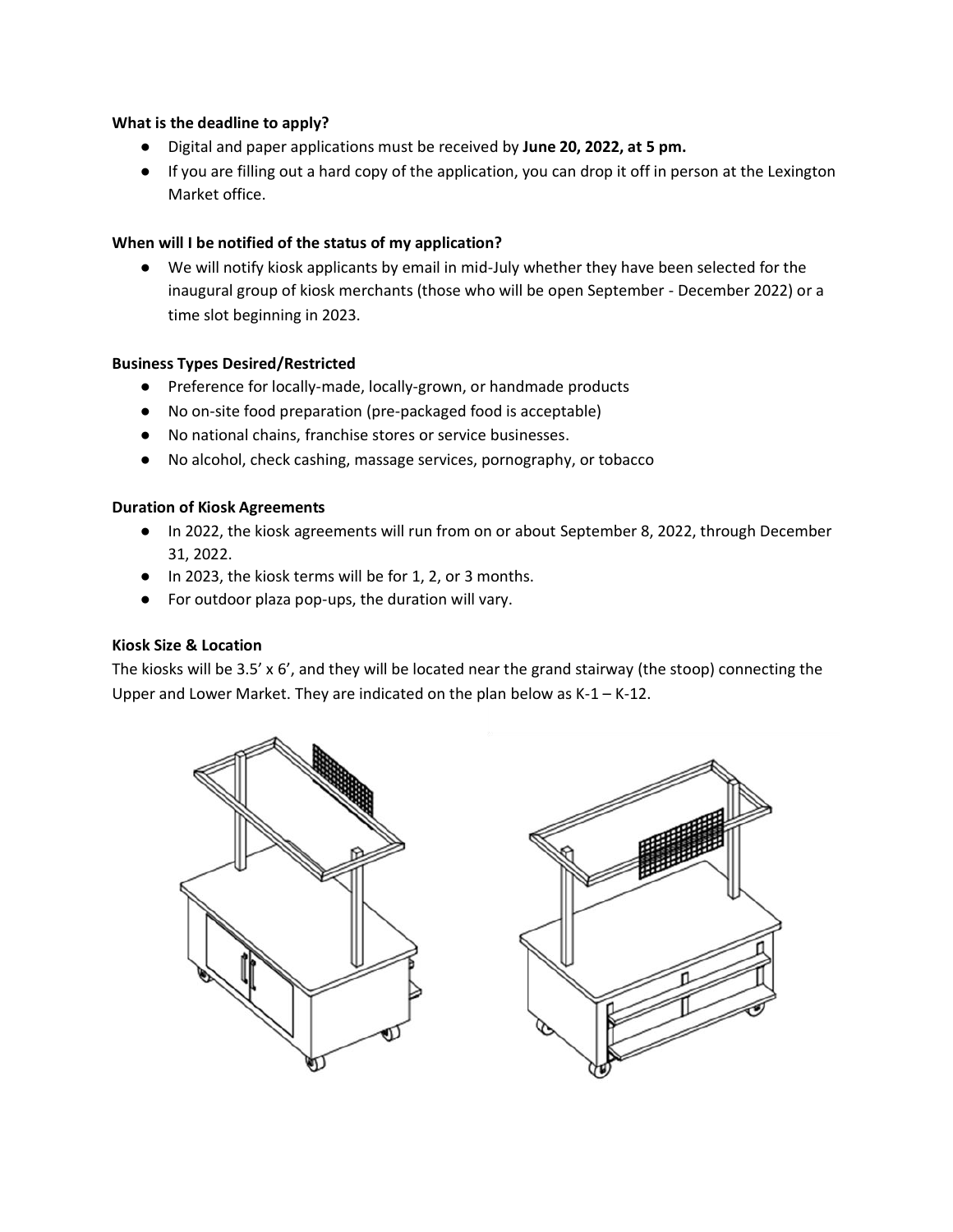

### **Kiosk Amenities**

- Access to one electrical outlet.
- Access to lockable storage built into the kiosk.
- Access to wireless internet.

#### **Business Requirements**

Businesses must:

- be registered with the State of Maryland or another state;
- be in good standing;
- Have a Sales & Use Tax License;
- Have a Traders License, if applicable; and
- Have business insurance that lists LMI as additional insured.

Helpful tips:

- If you need to register your business, you can do s[o here.](https://egov.maryland.gov/BusinessExpress/Account/LogOn?ReturnUrl=%2fBusinessExpress%2fUBD%2fCreate)
- To check to see if your business is in good standing, look up your business [here.](https://egov.maryland.gov/BusinessExpress/EntitySearch)
- If your business is not in good standing, click [here](https://dat.maryland.gov/businesses/Documents/entitystatus.pdf) to find out how to return to good standing.
- If you have questions, contact Kristen Mitchell a[t kmitchell@baltimoremarkets.org](mailto:kmitchell@baltimoremarkets.org) or 410-216-5367.